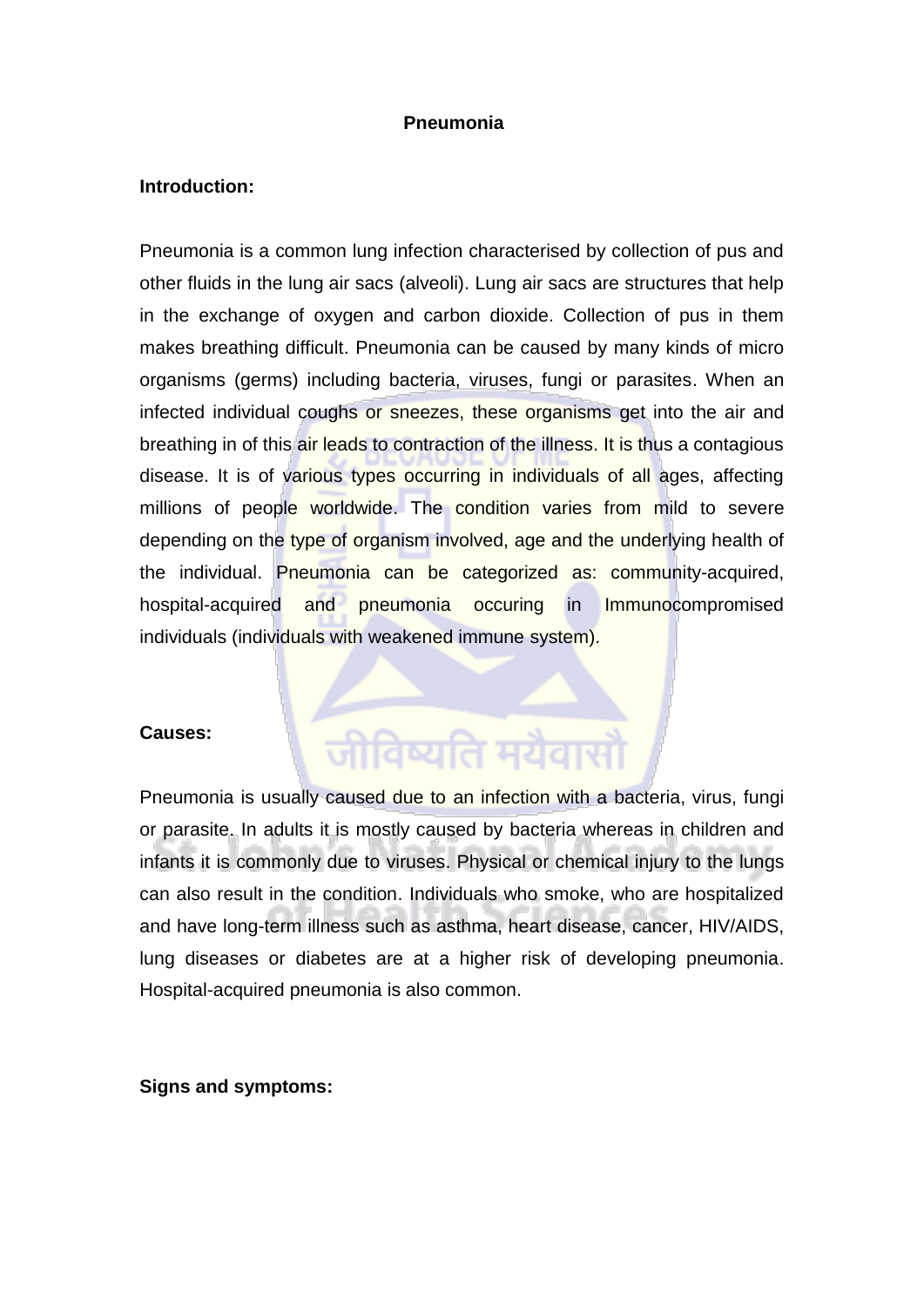The onset of pneumonia can be sudden or slowly progressive. In most cases the symptoms of pneumonia mimics that of flu or other common lung infections such as bronchitis.

The main signs and symptoms of pneumonia are: cough that produces phlegm (sputum) which is either yellow, blood-stained or rust coloured, chest pain, difficulty in breathing, chills, fever, headache, excessive sweating, weight loss, loss of appetite, muscle pain, weakness and tiredness.

### **Diagnosis:**

## ISE OF ME

Diagnosis is based on a detailed history of the individual which involves the signs and symptoms, detailed personal and medical history. Certain laboratory investigations such as chest X-rays to confirm and determine the extent of infection as well as to rule out other chest infections. Sputum and blood tests are done to identify the specific organism responsible for the infection. Pulse oximetry is carried out to ascertain the flow of oxygen through the blood thus, determining the functionality of the lungs.

### **Treatment:**

# जीविष्यति मयैवासं

Treatment for pneumonia usually depends on the type of pneumonia, bacterial or viral. Viral pneumonia does not require antibiotics instead antiviral medications are prescribed. The individual usually takes one to three weeks to recover.

Individuals with bacterial pneumonia are usually treated using antibiotics to cure the infection. Medications are given to relieve pain, fever and cough along with adequate rest, healthy diet and plenty of fluids to improve the general health. Hospitalization and oxygen therapy are advised in severe conditions. Treatment of the underlying medical problem is necessary if present with periodic follow-up visits.

### **Complications:**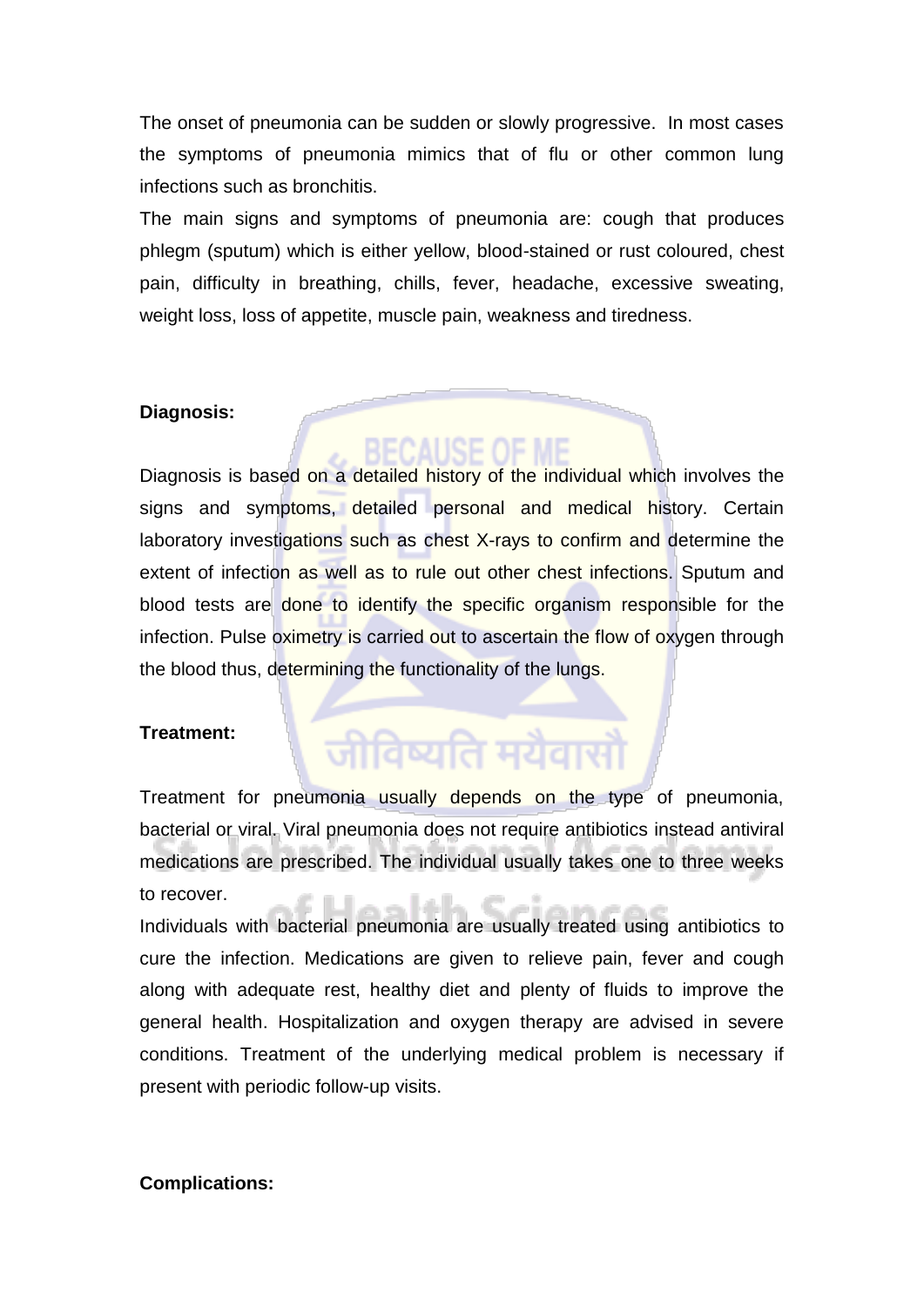Pneumonia can be fully cured without complications in most of the cases. Complications usually occur in individuals with other debilitating diseases such as lung infections, heart ailments, etc. The complications include spread of the infection to the blood and other organs, empyema or lung abscess (conditions resulting from collection of pus in and around the lungs), accumulation of fluid in the lungs, acute respiratory distress (difficulty in breathing due to spreading of the infection in the lungs).

### **Prevention:**

Pneumonia can be prevented by maintaining hygiene such as washing hands frequently and thoroughly after blowing nose, going to the bathroom and before eating, quitting smoking as smoking damages the lungs, staying away from individuals who are sick, wearing a mask when cleaning dusty areas, getting vaccinated against pneumonia such as the flu shot.

### **More Information:**

American Lung Association (2013), *Pneumonia*, [Online], Available: [http://www.lung.org/lung-disease/pneumonia/,](http://www.lung.org/lung-disease/pneumonia/) [Accessed: 2013, April 23].

Cleveland Clinic (2012), *Pneumonia*, [Online], Available: [http://my.clevelandclinic.org/disorders/pneumonia/hic\\_pneumonia.aspx](http://my.clevelandclinic.org/disorders/pneumonia/hic_pneumonia.aspx) , [Accessed: 2013, April 24].

Mayo Clinic (2011), *Pneumonia*, [Online], Available: [http://www.mayoclinic.com/health/pneumonia/DS00135,](http://www.mayoclinic.com/health/pneumonia/DS00135) [Accessed: 2013, April 22].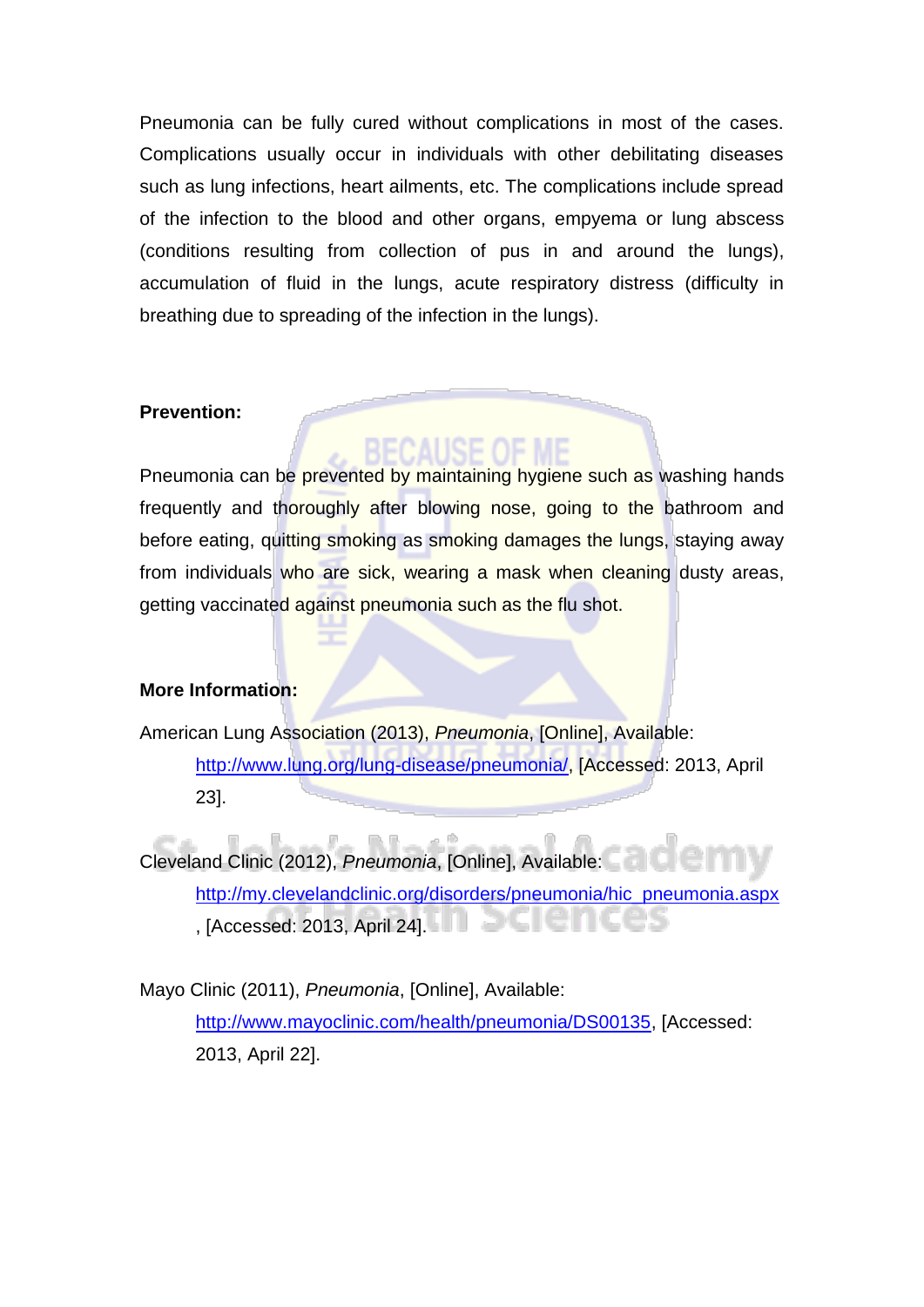Medline Plus (2012), *Pneumonia - adults (community acquired)*, [Online], Available: [http://www.nlm.nih.gov/medlineplus/ency/article/000145.htm,](http://www.nlm.nih.gov/medlineplus/ency/article/000145.htm) [Accessed: 2013, April 25].

NHS Choices (2012), *Pneumonia*, [Online], Available: [http://www.nhs.uk/Conditions/Pneumonia/Pages/Introduction.aspx,](http://www.nhs.uk/Conditions/Pneumonia/Pages/Introduction.aspx) [Accessed: 2013, April 22].

The Merck Manual (2012), *Overview of Pneumonia*, [Online], Available: [http://www.merckmanuals.com/professional/pulmonary\\_disorders/pneu](http://www.merckmanuals.com/professional/pulmonary_disorders/pneumonia/overview_of_pneumonia.html) [monia/overview\\_of\\_pneumonia.html,](http://www.merckmanuals.com/professional/pulmonary_disorders/pneumonia/overview_of_pneumonia.html) [Accessed: 2013, April 25].

University of Maryland Medical Center (2009), *Pneumonia*, [Online], Available: [http://www.umm.edu/patiented/articles/what\\_pneumonia\\_000064\\_1.ht](http://www.umm.edu/patiented/articles/what_pneumonia_000064_1.htm) [m,](http://www.umm.edu/patiented/articles/what_pneumonia_000064_1.htm) [Accessed: 2013, April 22].

World Health Organisation (2013), *Pneumonia*, [Online], Available: [http://www.who.int/mediacentre/factsheets/fs331/en/,](http://www.who.int/mediacentre/factsheets/fs331/en/) [Accessed: 2013, 10 W April 22].

**St. John's National Academy** of Health Sciences